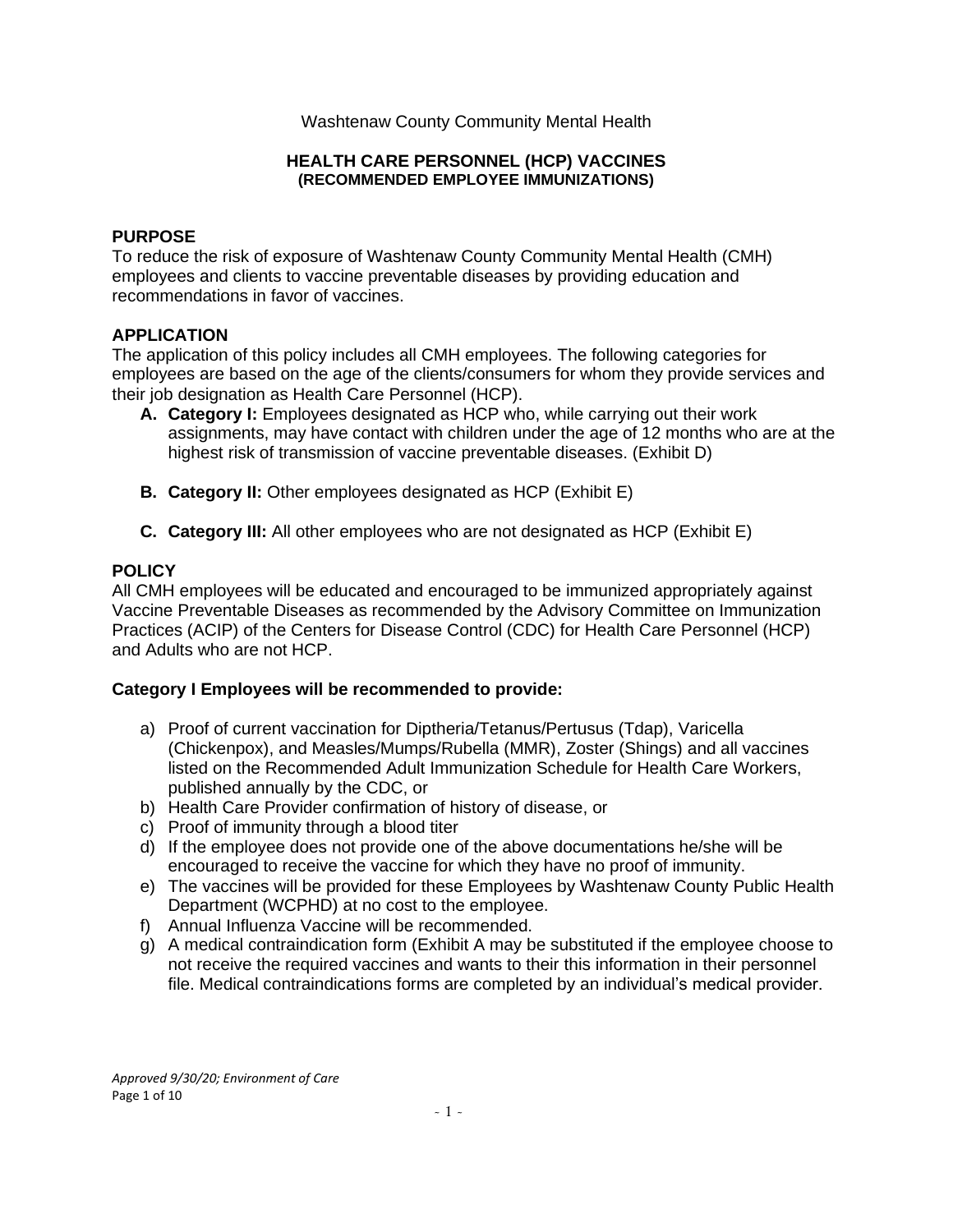# **Category II Employees will be recommended to provide:**

- a) Proof of current vaccination for Diptheria/Tetanus/Pertusus (Tdap), Varicella (Chickenpox), and Measles/Mumps/Rubella (MMR), Zoster (Shings) and all vaccines listed on the Recommended Adult Immunization Schedule for Health Care Workers, published annually by the CDC, or
- b) Health Care Provider confirmation of history of disease, or
- c) Proof of immunity through a blood titer
- d) If the employee does not provide one of the above documentations he/she will be encouraged to receive the vaccine for which they have no proof of immunity.
- e) Annual Influenza Vaccine will be recommended.

# **Category III Employees will be recommended to receive:**

- a) All vaccines on the Recommended Adult Immunization Schedule, published annually by the CDC.
- b) Annual Influenza vaccine will be recommended.

# **DEFINITIONS**

Advisory Committee on Immunization Practices (ACIP)- The committee within CDC that develops written recommendations for routine immunizations for children and adults in the civilian population.

Centers for Disease Control (CDC)- A division of the US Public health Service in Atlanta, GA, that investigates and controls various diseases, especially those that have epidemic potential. The agency is also responsible for national programs to encourage health and safety in the workplace.

Declination Form- A form provided for employees who are declining vaccines for medical or other reasons.

Health Care Personnel (HCP)- Employees working for CMH who provide health care services to clients and share air with clients.

Herpes Zoster (Shingles) Vaccine- A vaccine to person 60 yrs of age and older to prevent Herpes Zoster (Shingles).

Infection Control Committee- Representatives from Washtenaw County Public Health (WCPHD) and Community Mental Health (CMH), who hold responsibility for the Infection Control Program of these organizations, including the development and implementation of processes designed to reduce the risk of communicable disease.

Influenza Vaccine- A vaccine given annually to prevent infection with influenza.

Measles, Mumps, Rubella (MMR) Vaccine- A vaccine given to prevent infection with Measles, Mumps, and Rubella.

*Approved 9/30/20; Environment of Care* Page 2 of 10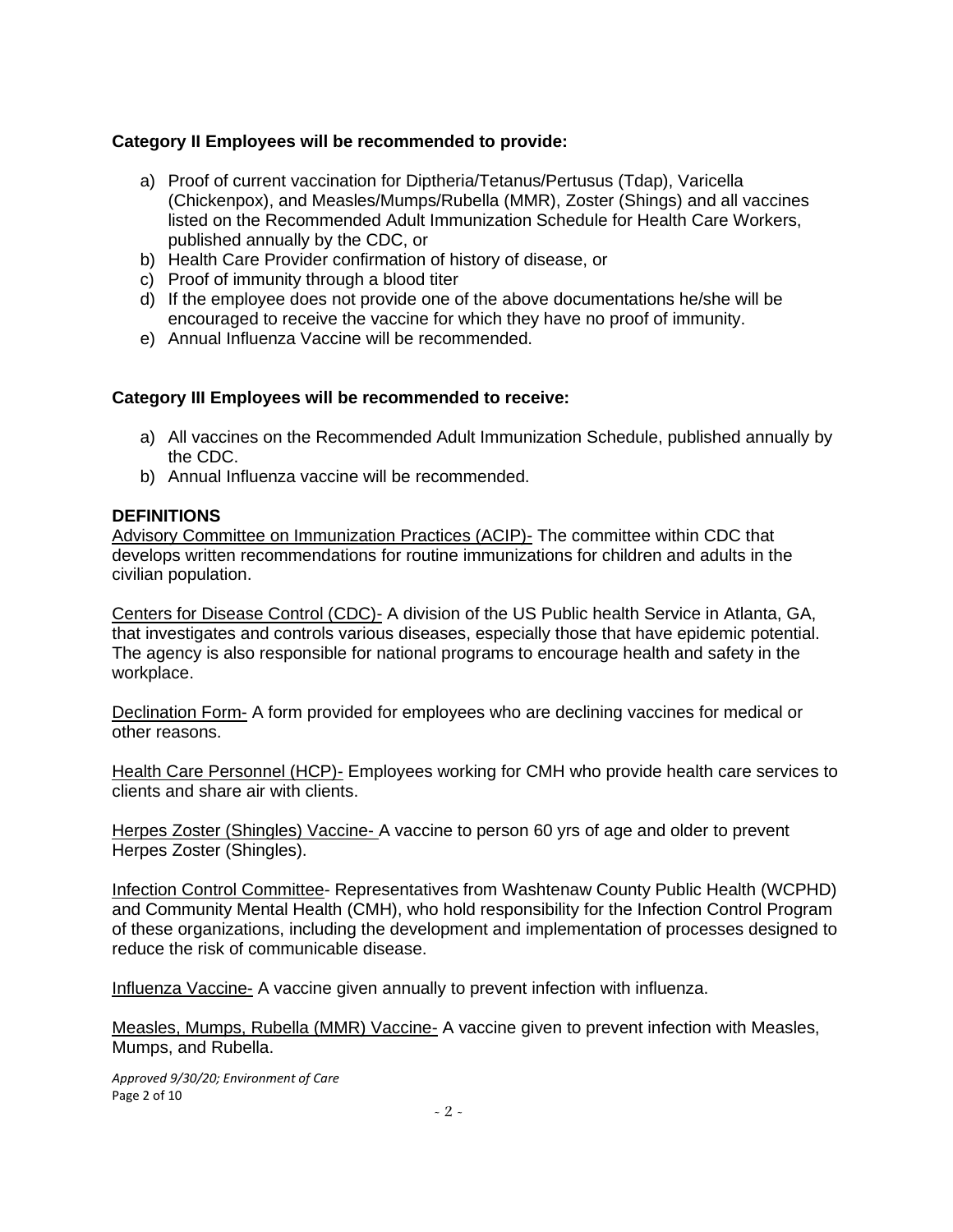Medical Contraindication Form- A form signed by the employee's health care provider that indicates a medical contraindication to the employee receiving a vaccine.

Proof of Immunity- Proof through a blood test that measures the antibody titer to a specific disease which confers immunity to that disease.

Recommended Adult Immunization Schedule- The Recommended Adult Immunization Schedule published every year in September by the ACIP. Included in this Schedule are the Recommendations for Health Care Personnel.

Tetanus, Diphtheria, Pertussis (Tdap) Vaccine- A vaccine given to prevent infection with Tetanus, Diphtheria,and Pertussis.

Vaccine- A preparation of weakened or killed bacteria or virus that upon administration stimulates antibody production against the pathogen but is not capable of causing severe infection.

Varicella (Chickenpox) Vaccine- A vaccine given to prevent infections with Varicella.

# **REFERENCES**

- A.) "Requiring influenza vaccination for health care workers: seven truths we must accept". Gregory A. Poland, Pritish Tosh, Robert M. Jacobson (Mayo Vaccine Research Group), January 13,2005
- B.) Epidemiology and Prevention of Vaccine-Preventable Diseases, 11<sup>th</sup> Edition, January,2009, CDC
- C.) Health Care Personnel Vaccination Recommendations Immunization Action Coalition 3/2007
- D.) Healthcare Professional letter from CDC Director, Julie Louise Gerberding, MD, MPH,
- E.) Mumps Vaccine: Recommendations for Health Care Personnel CDC ,May 17,2006
- F.) Provider Tool Kit for Childhood and Adult Immunization, Alliance for Immunization in Michigan, 15<sup>th</sup> Edition, 2010
- G.)2010 Recommended Adult Immunization Schedule CDC ,January 1, 2010
- H.) Tdap Vaccine: Recommendations for Health Care Personnel CDC, December 17,2006
- I.) Double Helix, National Foundation for Infectious Diseases, Vol. 32, No.4, December, 2007

# **EXHIBITS**

- A.) WCPHD Employee Medical Contraindication Form for Vaccines
- B.) Rational for Recommended Vaccines for HCP
- C.) CMH Employee Informed Declination for Vaccinations
- D.) CMH Employee Informed Decision for Flu Vaccination
- E.) Employee VPD Immunization Recommendations by Job Classification Employee VPD Immunization Recommendations by Job Classification

*Approved 9/30/20; Environment of Care* Page 3 of 10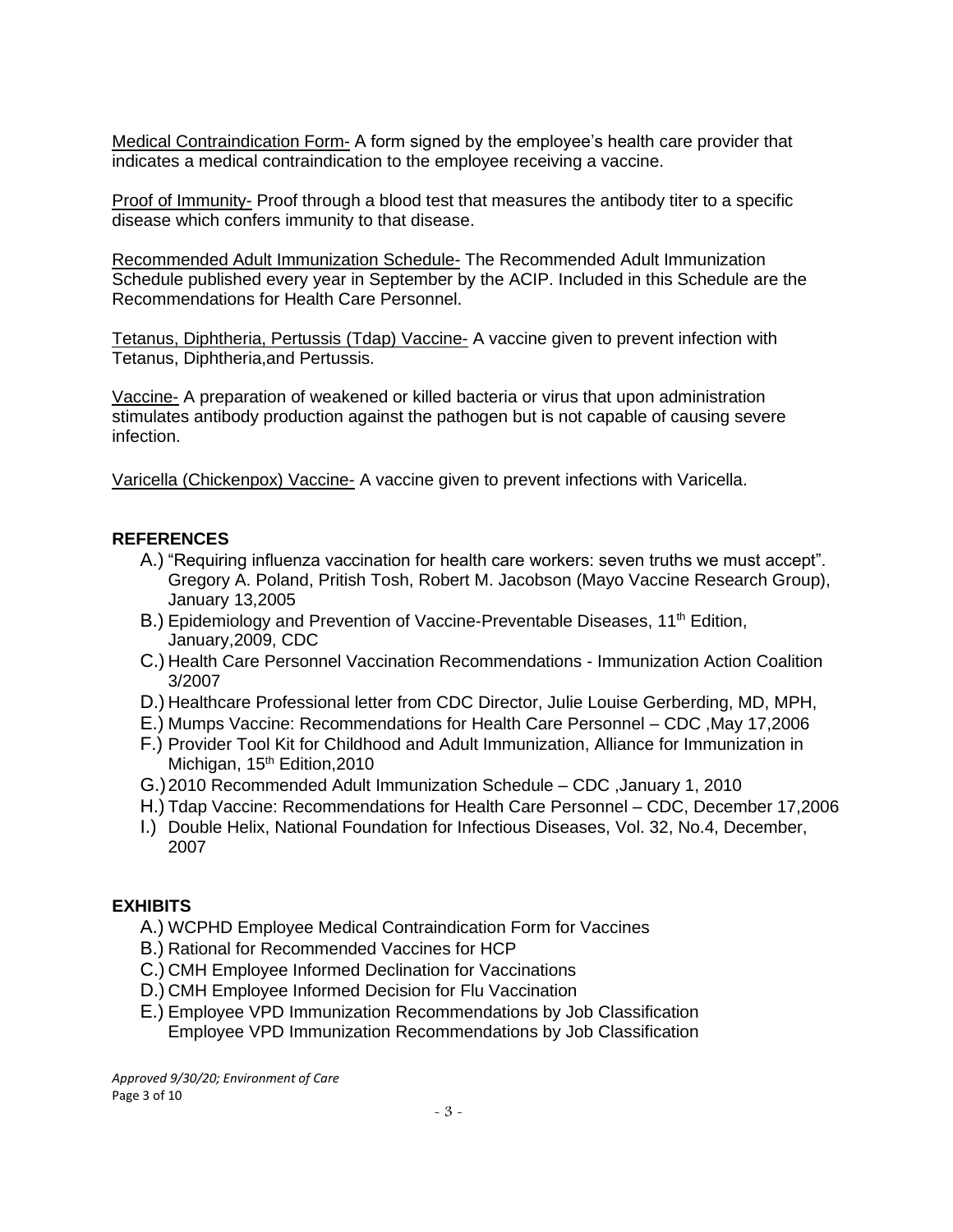# **EXHIBIT A EXHIBIT AEMPLOYEE MEDICAL CONTRAINDICATION FORM FOR VACCINES**

| Supervisor's Name:                                                               |
|----------------------------------------------------------------------------------|
| The following immunization(s) are medically contraindicated:                     |
| ,我们也不会有什么。""我们的人,我们也不会有什么?""我们的人,我们也不会有什么?""我们的人,我们也不会有什么?""我们的人,我们也不会有什么?""我们的人 |
|                                                                                  |
|                                                                                  |
|                                                                                  |
| Telephone:                                                                       |
|                                                                                  |
|                                                                                  |

This form will be kept in the employee's personnel file \_\_\_\_\_\_\_\_\_\_\_\_\_\_\_\_\_\_\_\_\_\_\_\_\_

*Approved 9/30/20; Environment of Care* Page 4 of 10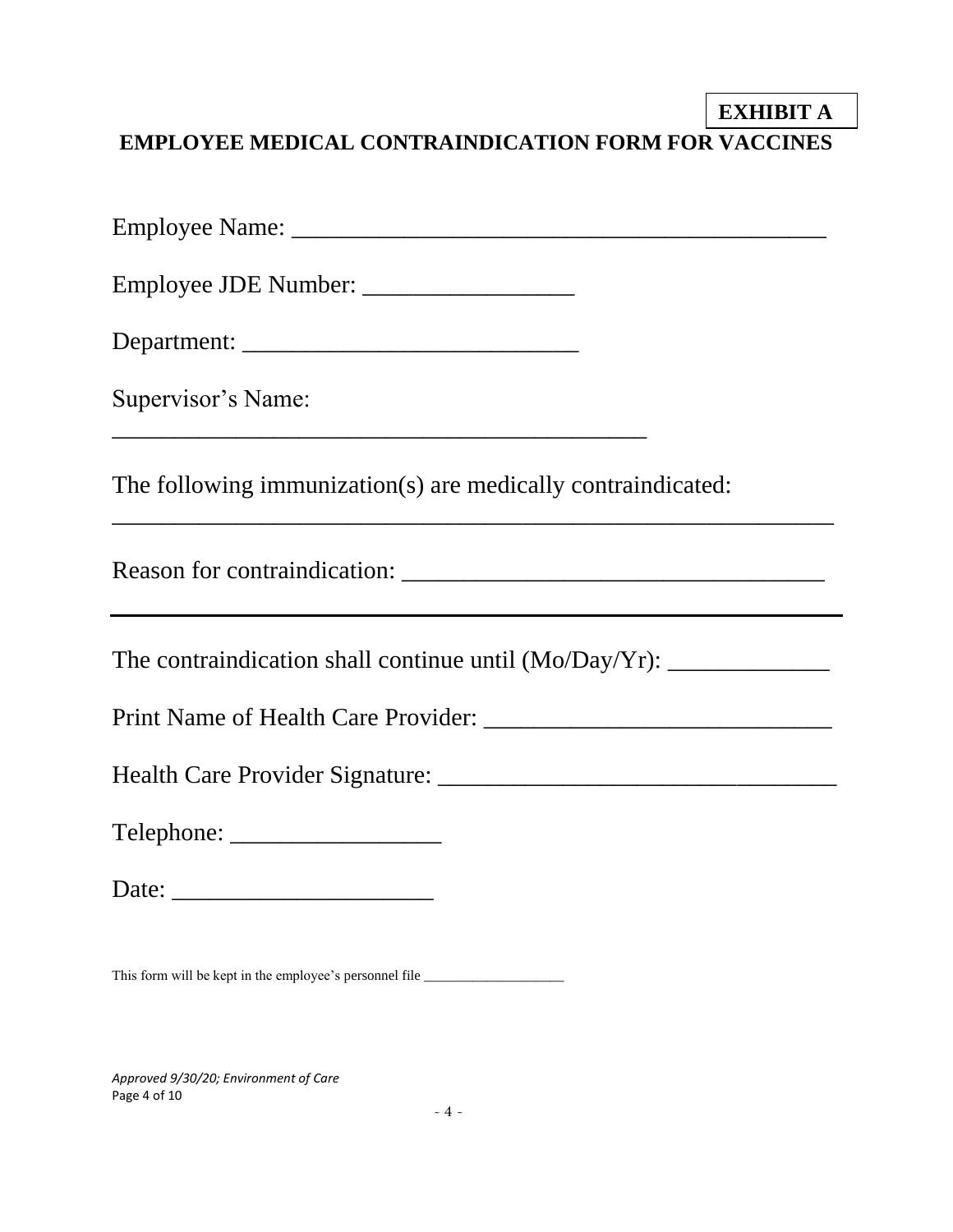# **EXHIBIT B EXHIBIT B**

#### **Healthcare Personnel Vaccination Recommendations Vaccine Recommendations in brief**

**Hepatitis B** Give 3-dose series (dose #1 now, #2 in 1 month, #3 approximately 5 months after #2). Give IM. Obtain anti-HBs serologic testing 1–2 months after dose #3.

**Influenza** Give 1 dose of influenza vaccine annually. Give inactivated injectable influenza vaccine intramuscularly or live attenuated influenza vaccine (LAIV) intranasally.

**MMR**For healthcare personnel (HCP) born in 1957 or later without serologic evidence of immunity or prior vaccination, give 2 doses of MMR, 4 weeks apart. For HCP born prior to 1957, see below. Give SC.

**Varicella**For HCP who have no serologic proof of immunity, prior vaccination, or history of varicella disease, **(chickenpox)** give 2 doses of varicella vaccine, 4 weeks apart. Give SC.

**Tetanus, diphtheria,** Give all HCP a Td booster dose every 10 years, following the completion of the primary 3-dose series. **pertussis** Give a 1-time dose of Tdap to all HCP younger than age 65 years with direct patient contact. Give IM.

**Meningococcal** Give 1 dose to microbiologists who are routinely exposed to isolates of *N. meningitidis.* 

*Hepatitis A, typhoid, and polio vaccines are not routinely recommended for HCP who may have on-thejob exposure to fecal material.*

## **Hepatitis B**

Healthcare personnel (HCP) who perform tasks that may involve exposure to blood or body fluids should receive a 3-dose series of hepatitis B vaccine at 0-, 1-, and 6-month intervals. Test for hepatitis B surface antibody (anti-HBs) to document immunity 1–2 months after dose #3.

- If anti-HBs is at least 10 mIU/mL (positive), the patient is immune. No further serologic testing or vaccination is recommended.
- If anti-HBs is less than 10 mIU/mL (negative), the patient is unprotected from hepatitis B virus (HBV) infection; revaccinate with a 3-dose series. Retest anti-HBs 1–2 months after dose #3.
- If anti-HBs is positive, the patient is immune. No further testing or vaccination is recommended.
- If anti-HBs is negative after 6 doses of vaccine, patient is a non-responder.

**For non-responders:** HCP who are non-responders should be considered susceptible to HBV and should be counseled regarding precautions to prevent HBV infection and the need to obtain HBIG prophylaxis for any known or probable parenteral exposure to hepatitis B surface antigen (HBsAg)-positive blood.1 It is also possible that non-responders are persons who are HBsAg positive. Testing should be considered. HCP found to be HBsAg positive should be counseled and medically evaluated.

**Note:** Anti-HBs testing is not recommended routinely for previously vaccinated HCP who were not tested 1–2 months after their original vaccine series. These HCP should be tested for anti-HBs when they have an exposure to blood or body fluids. If found to be anti-HBs negative, the HCP should be treated as if susceptible.1

### **Influenza**

All HCP, including physicians, nurses, paramedics, emergency medical technicians, employees of nursing homes and chronic care facilities, students in these professions, and volunteers, should receive annual

*Approved 9/30/20; Environment of Care* Page 5 of 10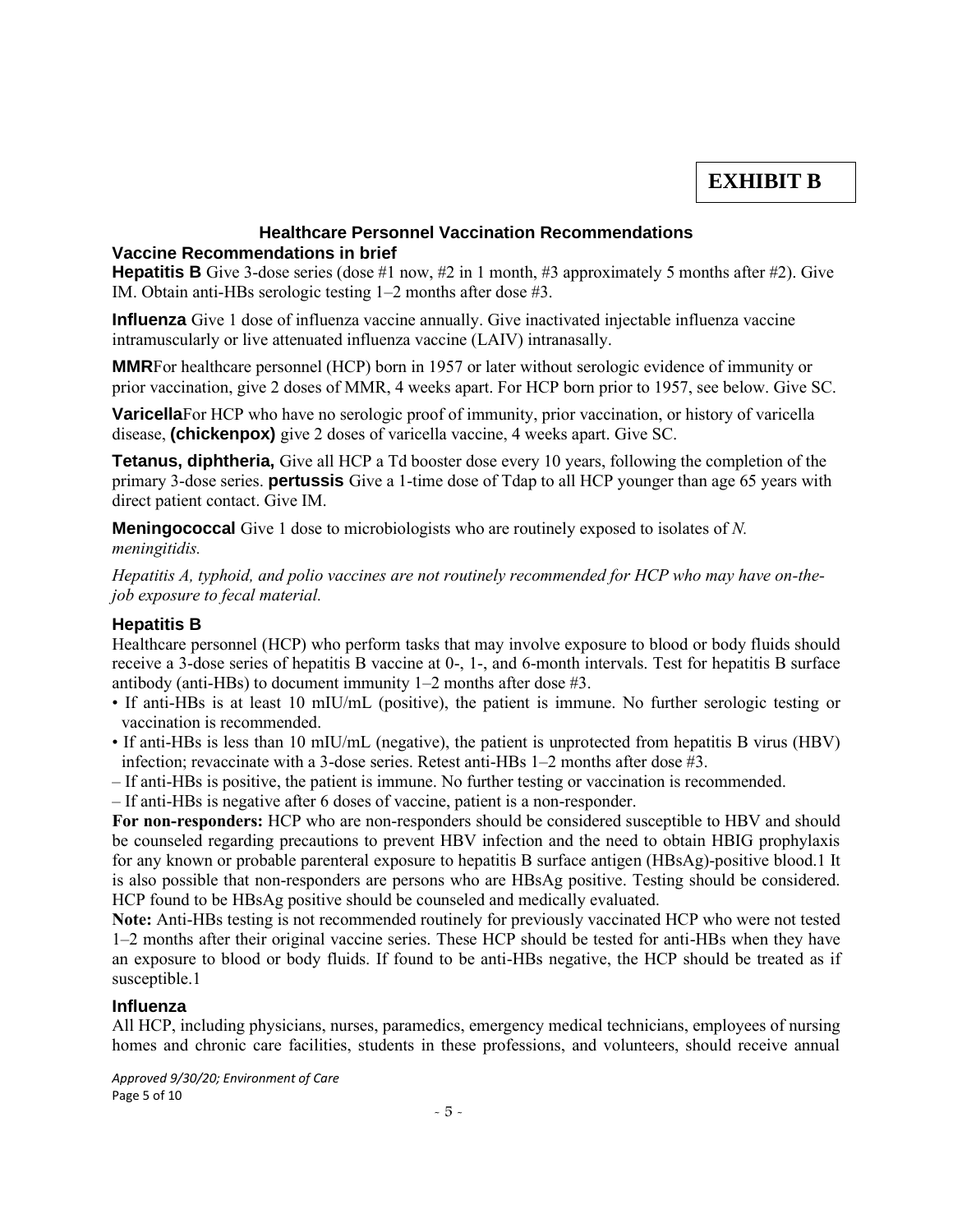vaccination against influenza. Live attenuated influenza vaccine (LAIV) may only be given to nonpregnant healthy HCP age 49 years and younger. Inactivated injectable influenza vaccine (TIV) is preferred over LAIV for HCP who are in close contact with severely immunosuppressed persons (e.g., stem cell transplant patients) when patients require protective isolation.

#### **Measles, Mumps, Rubella (MMR)**

HCP who work in medical facilities should be immune to measles, mumps, and rubella.

- HCP born in 1957 or later can be considered immune to measles, mumps, or rubella only if they have documentation of (a) laboratory confirmation of disease or immunity (HCP who have an "indeterminate" or "equivocal" level of immunity upon testing should be considered nonimmune) or (b) appropriate vaccination against measles, mumps, and rubella (i.e., 2 doses of live measles and mumps vaccines given on or after the first birthday, separated by 28 days or more, and at least 1 dose of live rubella vaccine).
- Although birth before 1957 generally is considered acceptable evidence of measles, mumps, and rubella immunity, healthcare facilities should consider recommending 2 doses of MMR vaccine routinely to unvaccinated HCP born before 1957 who do not have laboratory evidence of disease or immunity to measles, mumps, and/or rubella. For these same HCP who do not have evidence of immunity, healthcare facilities should recommend 2 doses of MMR vaccine during an outbreak of measles or mumps and 1 dose during an outbreak of rubella.

#### **Varicella**

It is recommended that all HCP be immune to varicella. Evidence of immunity in HCP includes documentation of 2 doses of varicella vaccine given at least 28 days apart, history of varicella or herpes zoster based on physician diagnosis, laboratory evidence of immunity, or laboratory confirmation of disease.

#### **Tetanus/Diphtheria/Pertussis (Td/Tdap)**

All adults who have completed a primary series of a tetanus/diphtheria-containing product (DTP, DTaP, DT, Td) should receive Td boosters every 10 years. As soon as feasible, HCP younger than age 65 years with direct patient contact should be given a 1-time dose of Tdap, with priority given to those having contact with infants younger than age 12 months.

#### **Meningococcal**

Vaccination is recommended for microbiologists who are routinely exposed to isolates of *N. meningitidis.*  Use of MCV4 is preferred for persons younger than age 56 years; give IM. Use MPSV4 only if there is a permanent contraindication or precaution to MCV4. Use of MPSV4 (not MCV4) is recommended for HCP older than age 55; give SC.

#### **References**

1. See Table 3 in "Updated U.S. Public Health Service Guidelines for the Manage-ment of Occupational Exposures to HBV, HCV, and HIV and Recommendations for Postexposure Prophylaxis," *MMWR*, June 29, 2001, Vol. 50, RR-11.

For additional specific ACIP recommendations, refer to the official ACIP statements published in *MMWR.* To obtain copies, visit CDC's website at www.cdc.gov/vaccines/pubs/ACIP-list.htm; or visit the Immunization Action Coalition (IAC) website at www.immunize.org/acip.

*Adapted from the Michigan Department of Community Health*

www.immunize.org/catg.d/p2017.pdf • Item #P2017 (10/09)

Technical content reviewed by the Centers for Disease Control and Prevention, October 2009.

Immunization Action Coalition • 1573 Selby Ave. • St. Paul, MN 55104 • (651) 647-9009 • www.immunize.org • www.vaccineinformation.org

*Approved 9/30/20; Environment of Care* Page 6 of 10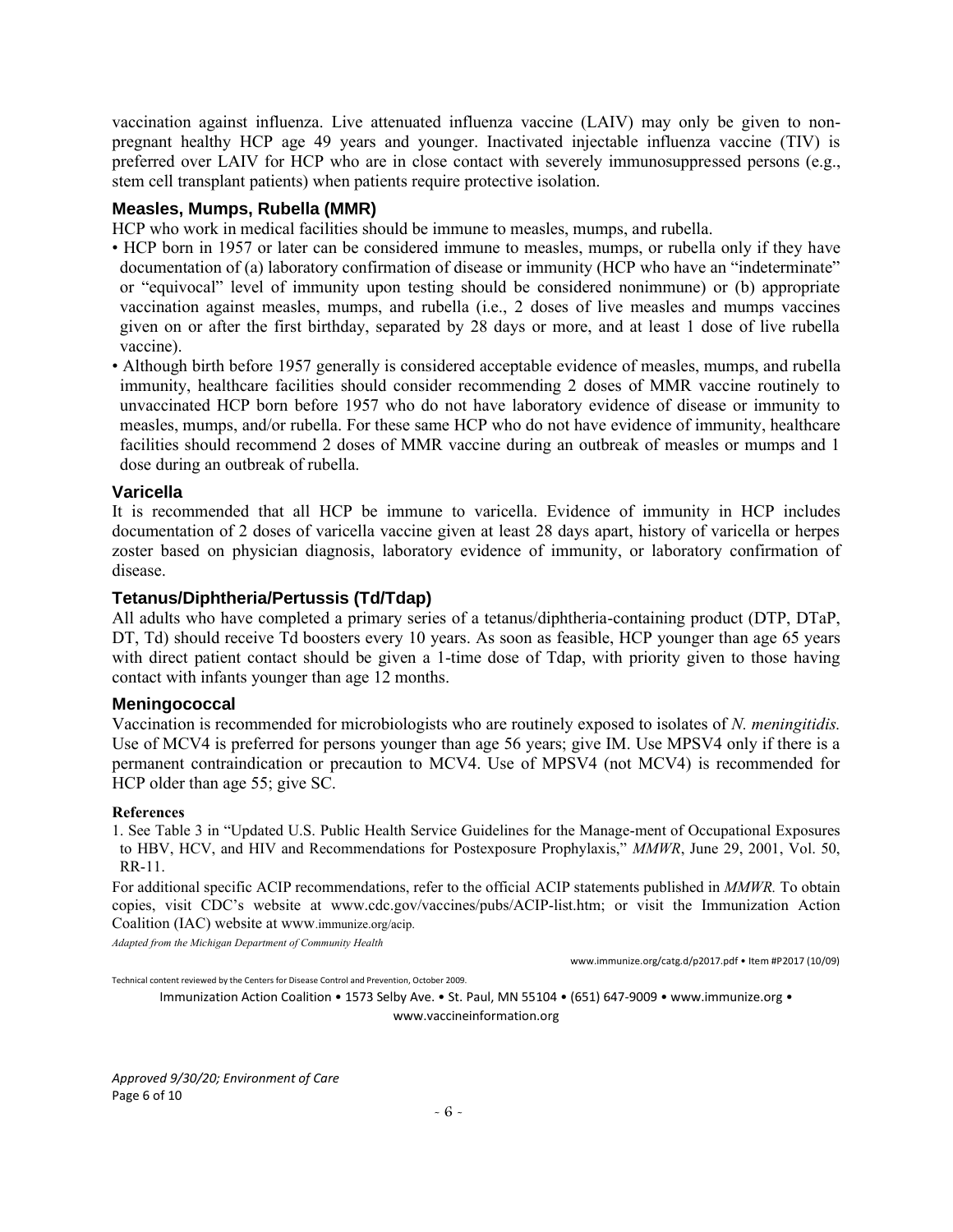# **EXHIBIT C**



The Advisory Committee on Immunization Practices (ACIP) of the Centers for Disease Control (CDC) has recommended the Influenza Immunization for Health Care Personnel (HCP).

# **I understand and have been educated regarding the following:**

- The purpose of the recommended vaccination
- The risks and benefits of the recommended vaccination
- That these vaccines are available to me as a CMH employee at no cost to myself
- I may change my mind and accept vaccination in the future

*As a Healthcare Organization accredited by the Joint Commission, CMH is required to meet certain standards regarding encouraging and offering the influenza vaccine as well as tracking the reasons given by staff for declining the influenza vaccination. You are not required to give a reason for declining but the Joint Commission recommends that we ask your reason for declining the vaccine.*

\_\_\_\_\_\_\_\_\_\_\_\_\_\_\_\_\_\_\_\_\_\_\_\_\_\_\_\_\_\_\_\_\_\_\_\_\_\_\_\_\_\_\_\_\_\_\_\_\_\_\_\_\_\_\_\_\_\_\_\_\_\_\_\_\_\_\_\_\_\_\_\_\_\_\_\_ \_\_\_\_\_\_\_\_\_\_\_\_\_\_\_\_\_\_\_\_\_\_\_\_\_\_\_\_\_\_\_\_\_\_\_\_\_\_\_\_\_\_\_\_\_\_\_\_\_\_\_\_\_\_\_\_\_\_\_\_\_\_\_\_\_\_\_\_\_\_\_\_\_\_\_\_

# **I decline this immunization for the following reason:**

# **I acknowledge that I have read this document in its entirety and fully understand it.**

| Employee name (print): |  |
|------------------------|--|
| Employee signature:    |  |
| Date:                  |  |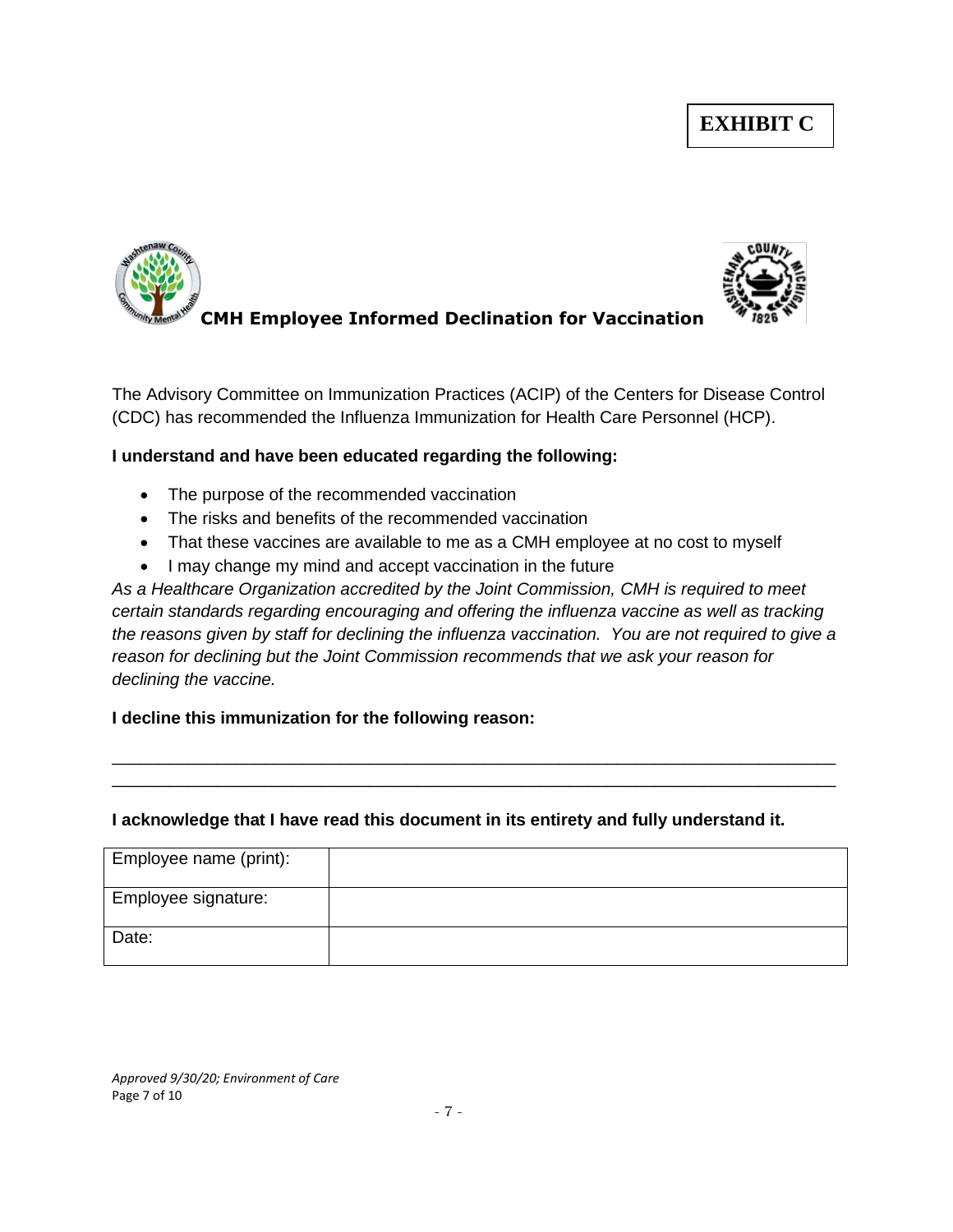# **EXHIBIT D**





The Advisory Committee on Immunization Practices (ACIP) of the Centers for Disease Control (CDC) has recommended the Influenza Immunization for Health Care Personnel (HCP).

## **I understand and have been educated regarding the following:**

- The purpose of the recommended vaccination
- The risks and benefits of the recommended vaccination
- That these vaccines are available to me as a CMH employee at no cost to myself
- I may change my mind and accept this vaccination in the future



### **I agree to receive the Flu Vaccination this date**

*As a Healthcare Organization accredited by the Joint Commission, CMH is required to meet certain standards regarding encouraging and offering the influenza vaccine as well as tracking the acceptance or declining of the Influenza vaccine and the reasons given. If you are declining, you are not required to give a reason for declining but the Joint Commission recommends that we ask your reason.*

### **I decline this immunization for the following reason:**

I have already received or will get this vaccine from my primary care doctor.

I prefer to get the vaccine from another source (i.e. drugstore, etc)



I prefer not to share my reasons

Other:

### **I acknowledge that I have read this document in its entirety and fully understand it.**

| Employee name (print): |  |
|------------------------|--|
| Employee signature:    |  |
| Date:                  |  |

*Approved 9/30/20; Environment of Care* Page 8 of 10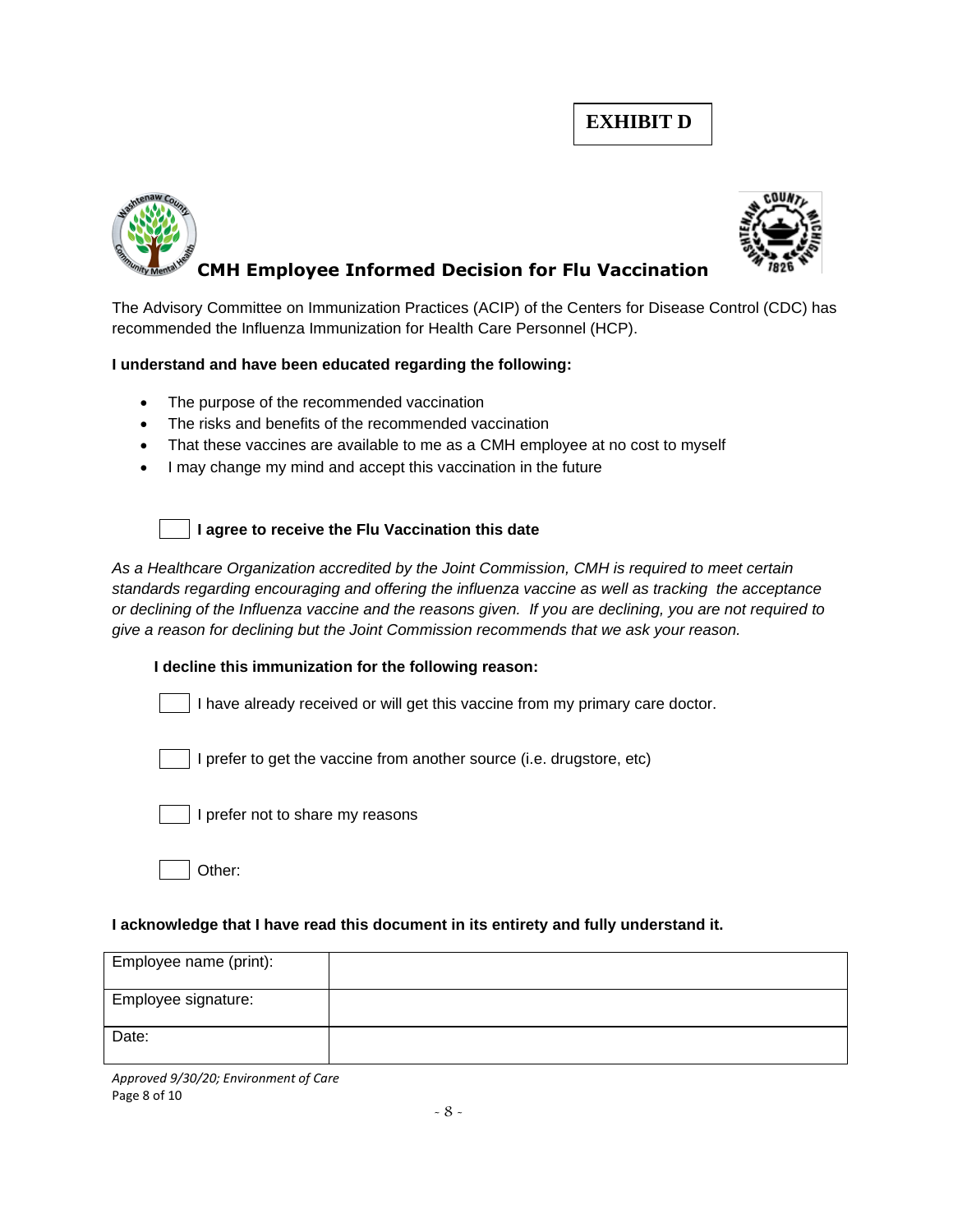

# **Employee Vaccine Preventable Disease Immunization Recommendations**

# By Job Classification Revised for CMH and WCHO employees June, 2010

| Category 1                      | Tdap | <b>MMR</b> | Varicella/Zoster |
|---------------------------------|------|------------|------------------|
| WCCMH Youth & Family Services < |      |            |                  |
| 12 months                       |      |            |                  |

| Recommended<br>Flu |     |
|--------------------|-----|
| <b>Vaccination</b> | Flu |
| All CMH            |     |
| <b>Employees</b>   |     |